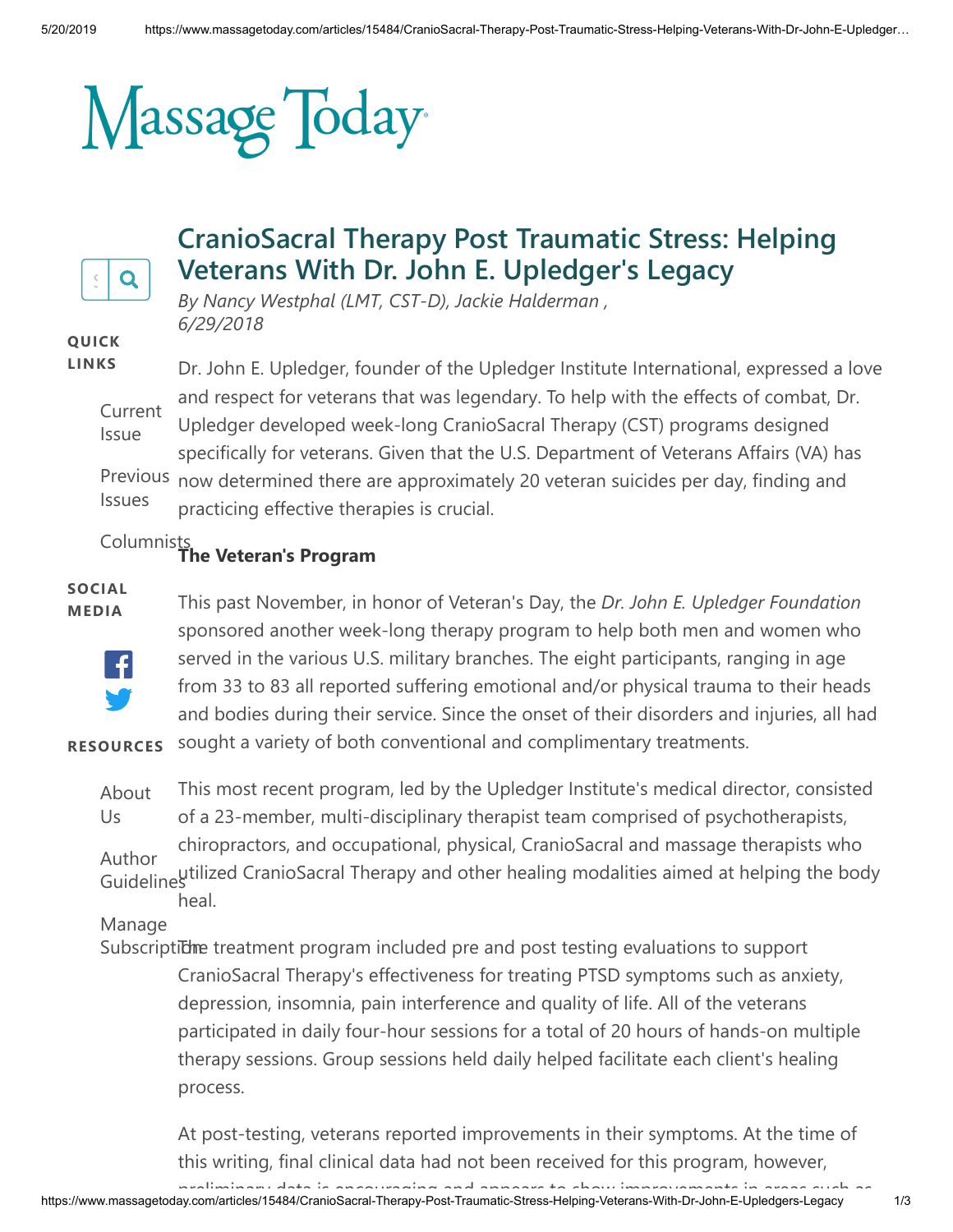5/20/2019 https://www.massagetoday.com/articles/15484/CranioSacral-Therapy-Post-Traumatic-Stress-Helping-Veterans-With-Dr-John-E-Upledger… preliminary data is encouraging and appears to show improvements in areas such as social function, anxiety, depression, fatigue and pain interference.

### **Nancy's Account**

Throughout the years I have had the honor of being a team leader for various programs, and when I received the call to be a part of this veteran's program, I was happy to join my colleagues and help the veterans. Each day, a team of therapists was assigned to work with a veteran. Every day the teams rotated. This not only encouraged trust, but also allowed the veterans to experience and benefit from the different skills of a variety of therapists.

I was amazed how the veterans climbed onto the tables regardless of how uneasy or skeptical they felt. CST works to relieve emotions from the body as well as physical pain through somatic emotional release. This is a therapeutic process that helps rid the mind and body of residual past trauma associated with negative experiences, and this can be a tough road for some who've witnessed or experienced intense trauma.

Often times, the release triggers recall and the "going back to go forward" can be scary and very emotional. However, I experienced that in the midst of the darkest moment there would be laughter, a ray of light, a new perspective, and the dissipation of physical/emotional restrictions: health returning.

## **Survivor's Guilt**

A common theme we heard from the veterans was that those who "come home in boxes" or did not return are the real heroes. Those that survive often have survivor's guilt. However, it seems to me a far more difficult assignment is carried by the men and women who return. Finding purpose and honoring their fallen brothers and sisters by living a productive life and assisting their fellow veterans who are suffering is also heroic work.

Discretion and loyalty are two very important qualities to these veterans. Over and over, we heard that they would do anything for "my brothers and sisters" and they meant it. And, some are bound to never discuss sensitive information. Because of this, our job included how to support and trust that the part of them that brought them to our tables would find other pathways to health. Dr. Upledger called this, the body's ability to heal itself, "The Inner Physician."

On the last day, we gathered in a circle to bring closure to the week. Veterans who initially had been guarded and closed were moving around the room differently; smiling with hope and a greater purpose, and with a freedom in their step. They spoke in wonderment over how differently they felt from the first day to the last. Words like "remarkable" and "life saving" were exchanged.